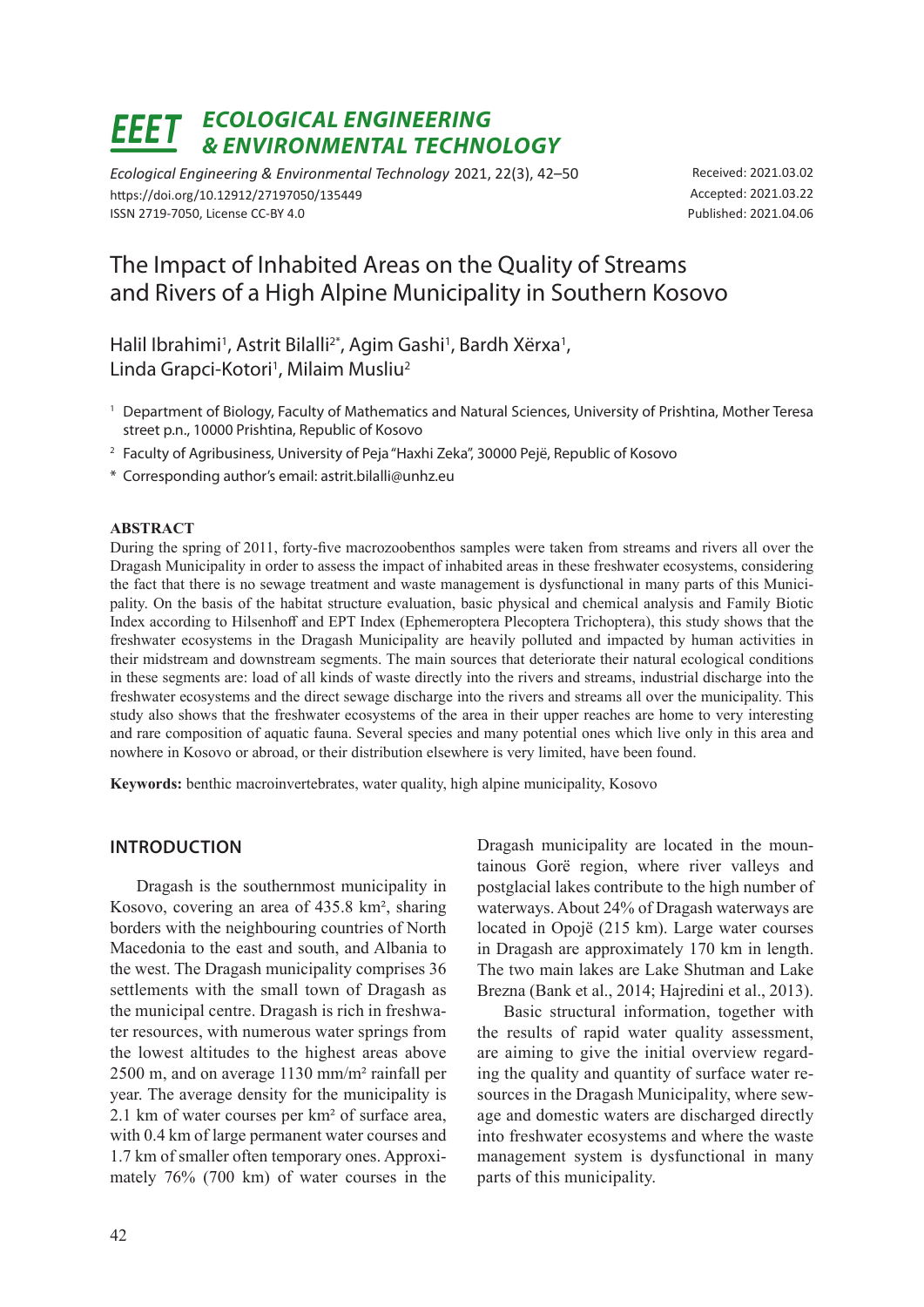The goal of this study was to assess the ecological conditions of running waters in the Dragash Municipality inside the area designated to be National Park and close to it. The main objective of the study was to assess the impact human settlements and existing factories have in freshwater ecosystems in the Dragash Municipality. In this regard, two categories of sampling sites were chosen: 1) those above human settlements, i.e. villages (i.e. pollution sources) and 2) those below human settlements, within or close to pollution sources.

## **MATERIAL AND METHODS**

#### **Data sampling and processing**

During the period of 20.05.2011-30.06.2011 forty-five macrozoobenthos samples were taken in streams and rivers all over the Dragash Municipality. At the same time, the physical and chemical habitat assessment analyses were conducted at the same investigation places. All collected samples and data were analyzed in laboratory; they were statistically processed and together with the calculated parameters form the basis of the findings of this investigation. The macrozoobenthos specimens were collected by means of the Surber net with the dimensions of  $30 \times 20$  cm (600 cm<sup>2</sup>) diameter. The collected material was fixed in 4% formaldehyde. In the laboratory, the material was sorted out and the specimens were identified and preserved in 75 ethanol (Cummins, 1962).

A rapid water quality assessment is used when identifying macro-invertebrate taxa to family level and calculating Family Biotic Index according to Hilsenhoff (Hilsenhoff, 1988) and EPT (Ephemeroptera, Plecoptera, Trichoptera) percentage through standard procedures. In addition to this, basic physical and chemical habitat assessment parameters were measured and recorded in every investigated site, such as: water temperature, air temperature, stream width, stream depth, discharge, stability of the stream banks, the gradient of the stream, the amount that the stream is shaded by riparian vegetation, the composition of bottom substrata, the complexity of microhabitats, the amount of dissolved oxygen, pH, BOD. The physical habitat parameters were assessed according to Barbour and Stribling (1991).

#### **Study area**

D1 – Zaplluxhe is located above the village on the right branch of the Zaplluxhe stream. D2 – Zaplluxhe is located on the second branch of the Zaplluxhe stream about 400 m above the last house. D3 – Zaplluxhe is located on the second stream of the village, just above the last house. D4 – Zaplluxhe is located below the village at the point where two afore mentioned streams join together and after the sewage of the village is discharged directly on the stream. D5 – Blaç is located inside the village in the river coming from Zaplluxhe. D6 – Bresane is located in a stream passing through the Bresane village, few meters above the last house. D7 – Bresane down, is located below the last houses of the Bresane village. D8 – Bellobradë is located inside the Bellobradë village, next to the Bresane village. D9 – Bellobradë is located beyond the Bellobrade village, close to the bridge. D10 – Kuk is located in a stream above the village of Kuk. D11 – Buzez is located below the village of Buzez in a stream coming from Kuk village. D12 – Brezne is located in a streamlet, few hundred meters before it flows into the lake. D13 – Pllajnik is located in a river above the village of Pllajnik. D14 – Kosavë is located below the village of Kosavë in a river coming from the Pllajnik village. D15 – Plavë up is located in a streamlet above the village of Plavë. D16 – Plavë meat factory is located below the Plava village after the Meka meat factory. D17 – Rrenc up is located above the Rrenc village, few hundred meters close to the source of the Rrenc stream, nearby the village school. D18 – Rrenc is located in Rrenc stream, below the Rrence village and few meters before it flows into the Plava River. D19 – Plava River (Rrenc) is located in the Plava River after all afore-mentioned streams join together. D20 – Brod up is located in the Brod River several kilometres beyond the Arxhena Hotel towards the Shutman Lake. D21 – Brod up is located above the Brod village nearby Arxhena Hotel. D22 – Brod II is located above the Brod village on the second river of the village. D23 – Brod down is located below the Brod village and after the two rivers join together after flowing through the village. D24 – Dikance is located in the Brod River past the Dikanca Hydro Power Plant. D25 – Mlika up is located above the village on Mlika stream. D26 – Mlika down is located in the Mlika stream, beyond the village. D27 – Brod River in Mlika is located in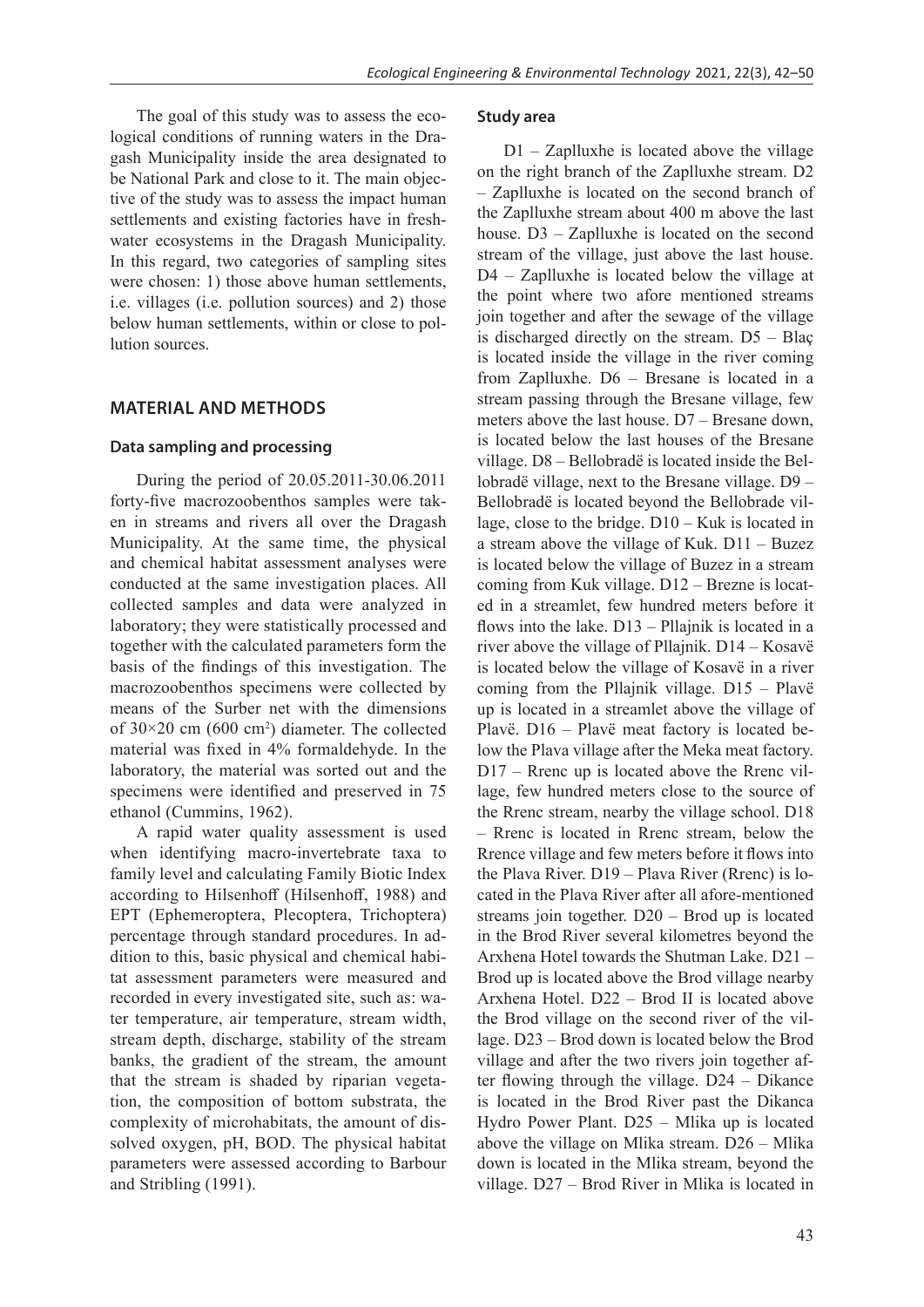Brod River after the Mlika stream flows into it. D28 – Rapçe up is located in Rapçe stream above the village. D29 – Rapçe down is located in the Rapçe stream below the village. D30 – Radesha up is located in Radesha River above the village. D31 – Radesha down is located below the Radesha village. D32 – Dragash is located below the town of Dragash in the river coming from the Radesha village. D33 – Restelica up is located in the Restelica River above the village. D34 – Restelica down is located in the Restelica River below the village. D35 – Krushevë up is located in the Restelica River above the Krushevë village about 5 kilometers after the previous site. D36 – Krushevë down is located in the Restelica River below the Krushevë village. D37 – Glloboçica up is located in the Restelica River above the Glloboçica village which is next to Krushevë. D38 – Zlipotok up is located in the Zlipotok River above the village. D39 – Zlipotok down is located in the Zlipotok River below the village. D40 – Zlipotok middle is located in another stream passing on through the Zlipotok village. D41 – Orçusha up is located in a stream above the Orçusha village. D42 – Orçusha middle is located inside the Orçusha village. D43 Krstec is located in a stream above the Krstec village. D44 – Wool Factory up is located above the Wool Factory. D45 – Wool factory down is located just below the wool factory, few hundred meters below the previous site.

## **RESULTS**

During this investigation, a total of 5637 macrozoobenthos specimens were found, belonging to 47 families classified in the following macrozoobenthos classes, subclasses and orders: Turbelaria, Gastropoda, Bivalvia, Hirudinea, Oligocheta, Isopoda, Amphipoda, Coleoptera, Megaloptera, Diptera, Trichoptera, Odonata, Plecoptera and Ephemroptera. The highest number of specimens found during this investigation, belongs to three insect orders: Ephemeroptera, Plecoptera and Trichoptera. The specimens from these insect orders are found in highest percentage, especially in the stations located above settlements and inhabited areas. The lowest EPT percentage is found in the following stations: D19  $(9\%)$ , D8  $(12\%)$  and D5 (14%) while the highest percentage is found in D21 (99%) and D22 (98%). The species of insect order Ephemeroptera are absent from station D19, the species of order Trichoptera are absent from stations: D4, D7 and D8, and species of order Plecoptera are absent from the following localities: D5, D6, D7, D8, D13, D16, D20, D21, D22, D24, D25, D26 and D38 (Table 1). According to the Hilsenhoff Family Biotik Index (Hilsenhoff, 1988) excellent water quality was found in 15 sites, very good water quality in 9 sites, good water quality in 5 sites, fair water quality in 1 site, fairly poor water quality in 1 site, poor water quality in 7 sites and very poor water quality in 7 sites (Table 1).

Many of the investigated stations, especially those inside, around or below human settlements are characterized by a considerable load of garbage of all kinds: animal remains, animal dung, fruits, vegetables, all kinds of food, plastic bags, plastic pots, metallic pots, empty bottles, metallic remains of household equipment, bricks, remains from construction demolition and all other things which are usually deposited from a typical household in the area. Usually, all this waste is thrown directly into the stream or river, sometimes in stream and river banks creating a huge pile of waste. In several cases, the waste is deposited in streams and rivers above the villages as well (for example in D3, D13, and D30). Although in some villages the waste disposal containers were visible inside the village (for example in Bresane village), the waste was still seen inside and around the rivers and streams only few meters away while these containers were empty. These are the stations where the waste loads were seen during the field visits inside the rivers or on river banks: D3, D4, D5, D7, D8, D9, D11, D13, D14, D16, D23, D26, D27, D29, D30, D36, D37, D41, D44 and D45.

## **DISCUSSION**

In general, basic assessed physical habitat parameters in the stations upstream from villages are within natural conditions. The river/stream bad and banks are not altered, neither upstream nor downstream, with the only exception of few cases (Blaç, Buzez and Bresane down) where the river banks are altered in terms of wall barriers of houses which are located in the vicinity. All sites with excellent score of water quality are located above human settlements and are out of anthropogenic impact. However, three of the investigated sites, although located above villages (D17, D30 and D28), are scored with very good water quality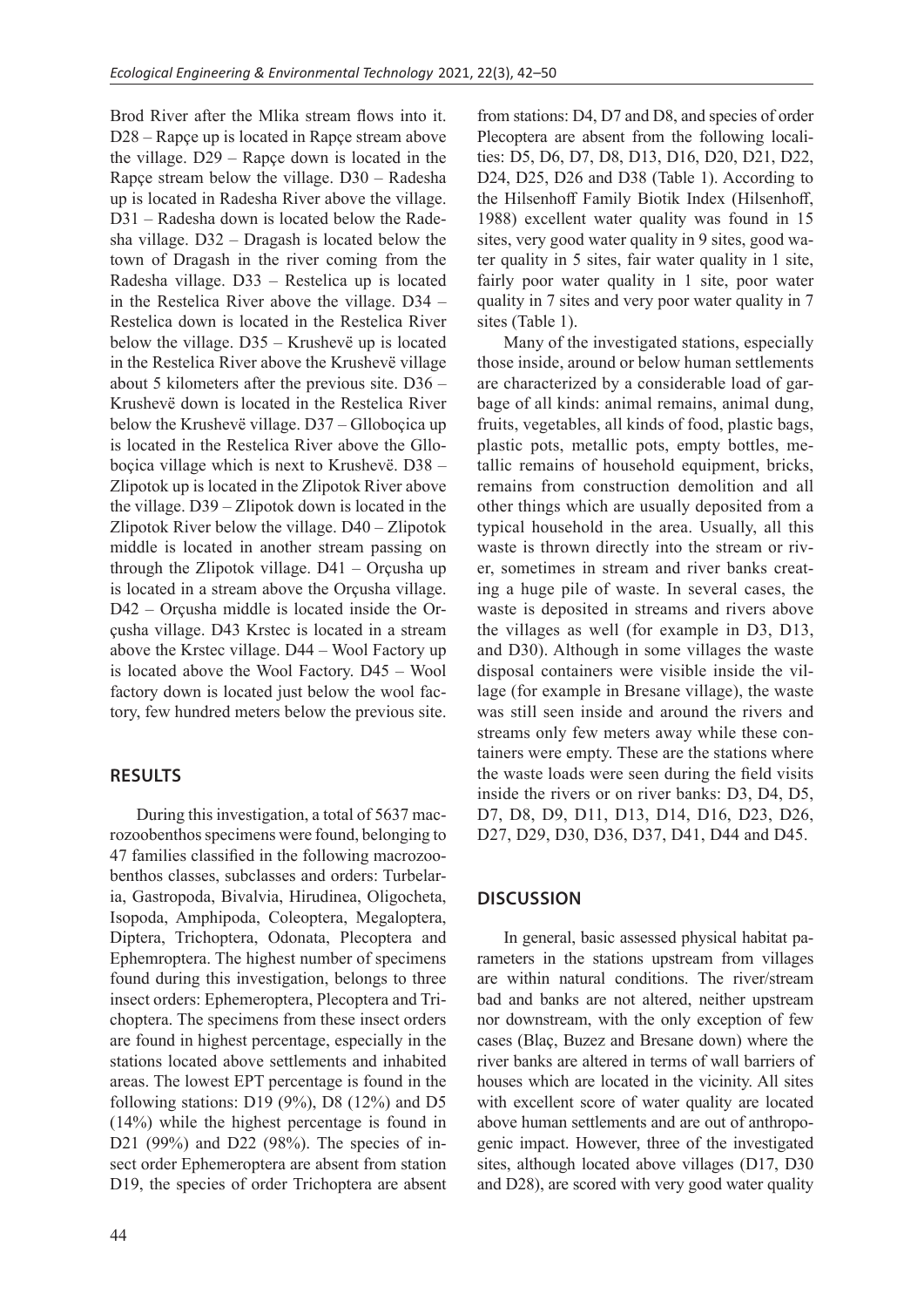| Code            | Sampling site        | FBI  | Water quality | % EPT |
|-----------------|----------------------|------|---------------|-------|
| D <sub>1</sub>  | Zaplluxhë            | 2.97 | Excellent     | 87    |
| D <sub>2</sub>  | Zaplluxhë            | 2.83 | Excellent     | 85    |
| D <sub>3</sub>  | Zapluxhë             | 1.88 | Excellent     | 98    |
| D <sub>4</sub>  | Zaplluxhë            | 7.29 | Very poor     | 29    |
| D <sub>5</sub>  | Blaç                 | 8.59 | Very poor     | 14    |
| D <sub>6</sub>  | Bresanë up           | 3.48 | Excellent     | 80    |
| D7              | Bresanë down         | 7.56 | Very poor     | 24    |
| D <sub>8</sub>  | Bellobrad            | 7.86 | Very poor     | 12    |
| D <sub>9</sub>  | Bellobradë           | 8    | Very poor     | 20    |
| D <sub>10</sub> | Kuk                  | 3.66 | Excellent     | 71    |
| D <sub>11</sub> | <b>Buzez</b>         | 6.77 | Poor          | 49    |
| D <sub>12</sub> | <b>Brezne</b>        | 6.69 | Poor          | 16    |
| D <sub>13</sub> | Pllajnik             | 3.6  | Excellent     | 45    |
| D14             | Kosavë               | 7.11 | Poor          | 44    |
| D15             | Plavë up             | 1.65 | Excellent     | 91    |
| D16             | Plavë (Meka factory) | 6.98 | Poor          | 27    |
| D17             | Rrenc Up             | 3.85 | Very good     | 86    |
| D18             | Rrence               | 4.09 | Very good     | 41    |
| D <sub>19</sub> | Rrencë (River Plava) | 7.79 | Very poor     | 9     |
| D <sub>20</sub> | <b>Brod Camp</b>     | 3.39 | Excellent     | 94    |
| D <sub>21</sub> | Brod Up              | 2.87 | Excellent     | 99    |
| D22             | Brod II              | 3.35 | Excellent     | 98    |
| D <sub>23</sub> | <b>Brod Down</b>     | 3.77 | Very good     | 88    |
| D24             | Dikanca              | 4.59 | Good          | 81    |
| D <sub>25</sub> | Mlika up             | 3.52 | Excellent     | 87    |
| D <sub>26</sub> | Mlika Down           | 3.91 | Very good     | 25    |
| D <sub>27</sub> | Mlika (River Brod)   | 3.96 | Very good     | 96    |
| D28             | Rapçë up             | 3.83 | Very good     | 87    |
| D <sub>29</sub> | Rapçë down           | 4.95 | Good          | 26    |
| D30             | Radesha Up           | 3.8  | Very good     | 91    |
| D31             | Radesha              | 6.93 | Poor          | 34    |
| D32             | Dragash              | 5.86 | Fairly poor   | 56    |
| D33             | Restelica Up         | 2.47 | Excellent     | 86    |
| D34             | Restelica Down       | 6.63 | Poor          | 48    |
| D35             | Krushevë Up          | 4.77 | Good          | 82    |
| D36             | Krushevë Down        | 4.76 | Good          | 85    |
| D37             | Glloboçica Up        | 4.06 | Very good     | 83    |
| D38             | Zli Potok Up         | 3.53 | Excellent     | 89    |
| D39             | Zli Potok Down       | 3.54 | Excellent     | 88    |
| D40             | Zli Potokë Middle    | 4.27 | Good          | 68    |
| D41             | Orçusha Up           | 3.99 | Very good     | 54    |
| D42             | Orçushë Middle       | 5.31 | Fair          | 38    |
| D43             | Krstec               | 3.04 | Excellent     | 95    |
| D44             | Wool factory Up      | 7.45 | Very poor     | 37    |
| D45             | Wool factory         | 6.58 | Poor          | 54    |

#### **Table 1.** FBI and EPT values

category even though these stations would be expected to have excellent water quality. The reason for this could be the temporary circumstances in these stations as a result of emergence period for some pollutant intolerant taxa. A large number of adults (mostly Plecoptera), who are noted for being intolerant to organic pollution, was noticed around these stations. In cases of emergence period (when larvae from water are transformed in flying adults) the FBI may give slightly inadequate overview of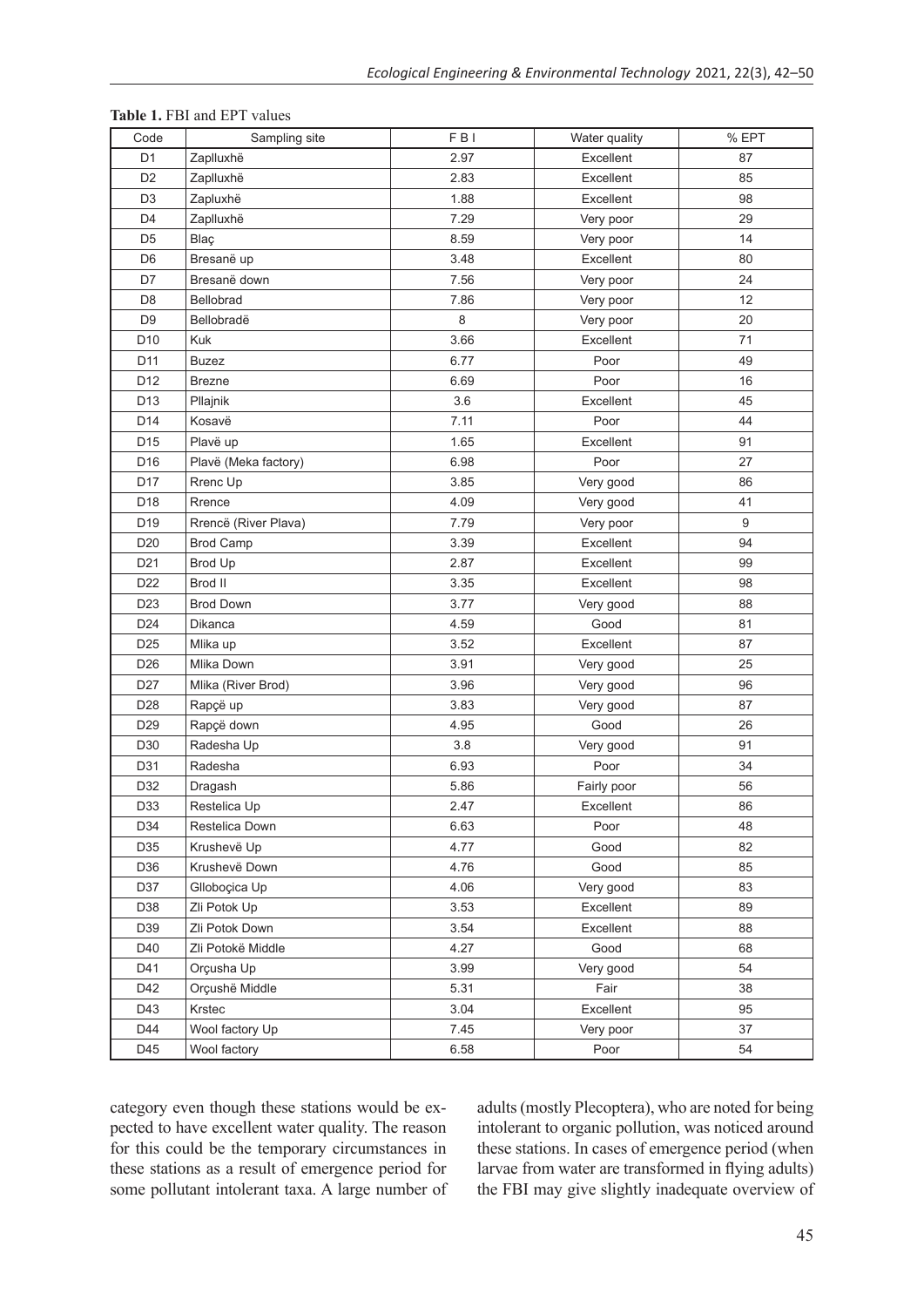| Code            | Sampling site        | Latitude<br>N  | Longitude<br>F | Altitude<br>m | Channel<br>alteration | Stream<br>width m | Stream<br>depth m | Stream<br>flow m/s | Discharge<br>$m^3/s$ |
|-----------------|----------------------|----------------|----------------|---------------|-----------------------|-------------------|-------------------|--------------------|----------------------|
| D <sub>1</sub>  | Zaplluxhë            | 40° 07'35.99"  | 20° 46'06.14"  | 1313          | No                    | 1.4               | 0.12              | 0.45               | 0.0756               |
| D <sub>2</sub>  | Zaplluxhë            | 40° 07'58.90"  | 20° 45'51.59"  | 1217          | No                    | 0.95              | 0.09              | 0.41               | 0.035                |
| D <sub>3</sub>  | Zapluxhë             | 40° 07'56.47"  | 20° 45'46.46"  | 1115          | No                    | 0.96              | 0.09              | 0.42               | 0.0362               |
| D4              | Zaplluxhë            | 42° 07'47.47"  | 20° 44'44.96"  | 1142          | No                    | 2.6               | 0.2               | 0.64               | 0.332                |
| D <sub>5</sub>  | Blaç                 | 42° 07'29.62"  | 20° 43'50.42"  | 1096          | Medium                | 2.2               | 0.28              | 0.42               | 0.258                |
| D <sub>6</sub>  | Bresanë up           | 42° 06'37.78"  | 20° 43'51.51"  | 1220          | No                    | 3.3               | 0.2               | 0.9                | 0.594                |
| D7              | Bresanë down         | 42° 06'34.94"  | 20° 43'21.84"  | 1123          | Yes                   | 5.2               | 0.26              | 1.25               | 1.69                 |
| D <sub>8</sub>  | Bellobrad            | 42° 07'09.97"  | 20° 41'26.05"  | 1010          | No                    | 5.9               | 0.31              | 0.8                | 1.463                |
| D <sub>9</sub>  | Bellobradë           | 42° 07'02.63"  | 20° 41'06.16"  | 1003          | No                    | 5.8               | 0.3               | 0.78               | 1.357                |
| D <sub>10</sub> | Kuk                  | 42° 05'47.58"  | 20° 43'04.91"  | 1235          | No                    | 2.4               | 0.1               | 0.62               | 0.148                |
| D <sub>11</sub> | <b>Buzez</b>         | 42° 06' 29.14" | 20° 42'40.35"  | 1131          | No                    | 2.3               | 0.14              | 0.6                | 0.193                |
| D <sub>12</sub> | <b>Brezne</b>        | 42° 07'45.80"  | 20° 38' 23.90" | 944           | No                    | 1                 | 0.24              | 0.4                | 0.096                |
| D <sub>13</sub> | Pllajnik             | 42° 04' 28.42" | 20° 42'20.13"  | 1358          | No                    | 2.75              | 0.1               | 0.69               | 0.189                |
| D14             | Kosavë               | 42° 05'54.42"  | 20° 41'48.50"  | 1124          | No                    | 1.8               | 0.33              | 0.9                | 0.5346               |
| D <sub>15</sub> | Plavë up             | 42° 06'00.41"  | 20° 38'48.22"  | 1010          | No                    | 1                 | 0.05              | 0.3                | 0.015                |
| D <sub>16</sub> | Plavë (Meka factory) | 42° 05'53.92"  | 20° 39'05.49"  | 973           | No                    | 0.5               | 0.08              | 0.4                | 0.016                |
| D <sub>17</sub> | Rrenc Up             | 42° 05'05.45"  | 20° 39'36.46"  | 1010          | No                    | 0.65              | 0.08              | 0.83               | 0.043                |
| D <sub>18</sub> | Rrence               | 42° 05'05.45"  | 20° 38' 52.35" | 922           | No                    | 2.1               | 0.13              | 0.5                | 0.136                |
| D <sub>19</sub> | Rrencë (River Plava) | 42° 04'52.60"  | 20° 38'50.62"  | 916           | No                    | 6.3               | 0.24              | 0.71               | 1.073                |
| D <sub>20</sub> | <b>Brod Camp</b>     | 41° 55'41.08"  | 20° 44'00.06"  | 1972          | No                    |                   |                   |                    |                      |
| D <sub>21</sub> | <b>Brod Up</b>       | 41° 58'57.88"  | 20° 42'30.57"  | 1401          | No                    | 6.2               | 0.35              | 1.13               | 2.45                 |
| D <sub>22</sub> | <b>Brod Midle</b>    | 41° 59'31.41"  | 20° 42'44.88"  | 1415          | No                    | 3.2               | 0.15              | 0.81               | 0.388                |
| D <sub>23</sub> | <b>Brod Down</b>     | 41° 59'41.01"  | 20° 42'12.53"  | 1386          | No                    | 9                 | 0.32              | 1                  | 2.88                 |
| D <sub>24</sub> | Dikanca              | 42° 00'36.89"  | 20° 40'27.47"  | 1137          | No                    | 8                 | 0.4               | 1.25               | $\overline{4}$       |
| D <sub>25</sub> | Mlika                | 42° 01'38.40"  | 20° 38'36.04"  | 977           | No                    | 1.2               | 0.09              | 0.47               | 0.05                 |
| D <sub>26</sub> | Mlika Down           | 42° 02'16.16"  | 20° 38' 24.16" | 941           | No                    | 1.4               | 0.08              | 0.48               | 0.053                |
| D <sub>27</sub> | Mlika (River Brod)   | 42° 02'17.91"  | 20° 38' 26.44" | 940           | No                    | $\overline{7}$    | 0.27              | 0.83               | 1.568                |
| D <sub>28</sub> | Rapçë up             | 42° 05'33.23"  | 20° 36'53.02"  | 1040          | No                    | 2.5               | 0.2               | 0.8                | 0.4                  |
| D <sub>29</sub> | Rapçë                | 42° 04'42.59"  | 20° 37'32.54"  | 910           | No                    | 1.7               | 0.1               | 0.58               | 0.0986               |
| D <sub>30</sub> | Radesha Up           | 42° 03'04.23"  | 20° 41'48.50"  | 1207          | No                    | 4.1               | 0.27              | 0.79               | 0.874                |
| D31             | Radesha              | 42° 03' 13.78" | 20° 41'25.47"  | 1265          | No                    | 4.2               | 0.275             | 0.8                | 0.924                |
| D32             | Dragash              | 42° 03'50.06"  | 20° 39'07.37"  | 1012          | No                    | 3                 | 0.3               | 0.89               | 0.801                |
| D33             | Restelica Up         | 41° 56'28.24"  | 20° 40'53.80"  | 1417          | No                    | 6.9               | 0.23              | 0.8                | 1.269                |
| D34             | Restelica Down       | 41° 57'14.59"  | 20° 39'02.12"  | 1212          | No                    | 8.2               | 0.36              | 1.12               | 3.306                |
| D35             | Krushevë Up          | 41° 58'26.01"  | 20° 38' 33.12" | 1216          | No                    | 8                 | 0.5               | 1                  | 4                    |
| D36             | Krushevë Down        | 41° 58'49.79"  | 20° 38'08.41"  | 1150          | No                    | 7.3               | 0.5               | 0.94               | 3.431                |
| D37             | Glloboçica Up        | 41° 59'48.59"  | 20° 38'34.89"  | 1237          | No                    | 3                 | 0.1               | 0.8                | 0.24                 |
| D38             | Zli Potok Up         | 41° 58'35.84"  | 20° 39'39.11"  | 1348          | No                    | 1.5               | 0.13              | 0.66               | 0.128                |
| D39             | Zli Potok Down       | 41° 58'25.72"  | 20° 38'35.62"  | 1296          | No                    | 2                 | 0.15              | 0.64               | 0.192                |
| D40             | Zli Potokë Middle    | 41° 58'26.98"  | 20° 38'39.58"  | 1367          | No                    | 1                 | 0.25              | 0.5                | 0.125                |
| D41             | Orçusha Up           | 42° 02'06.43"  | 20° 36'49.48"  | 1107          | No                    | 0.65              | 0.08              | 0.4                | 0.0208               |
| D42             | Orçushë Middle       | 42° 02'26.42"  | 20° 36'09.21"  | 968           | No                    | $\mathbf{1}$      | 0.07              | 0.8                | 0.056                |
| D43             | Krstec               | 42° 04'28.41"  | 20° 36'49.48"  | 955           | No                    | 0.7               | 0.09              | 0.7                | 0.0041               |
| D44             | Wool factory         | 42° 03'06.40"  | 20° 38'34.91"  | 997           | No                    | 2.75              | 0.15              | 0.71               | 0.292                |
| D45             | Wool factory Up      | 42° 03'05.87"  | 20° 38'39.26"  | 999           | No                    | 2.75              | 0.15              | 0.71               | 0.292                |

**Table 2.** Coordinates and habitat characteristics

existing water quality (Table 2). This is the reason why FBI must be calculated accordingly during all four seasons in order to have an average result and a real view of the existing situation. The stations

inside, around or below human settlements are scored in most of the cases with very poor water quality according to FBI and only in some cases with poor category of water quality.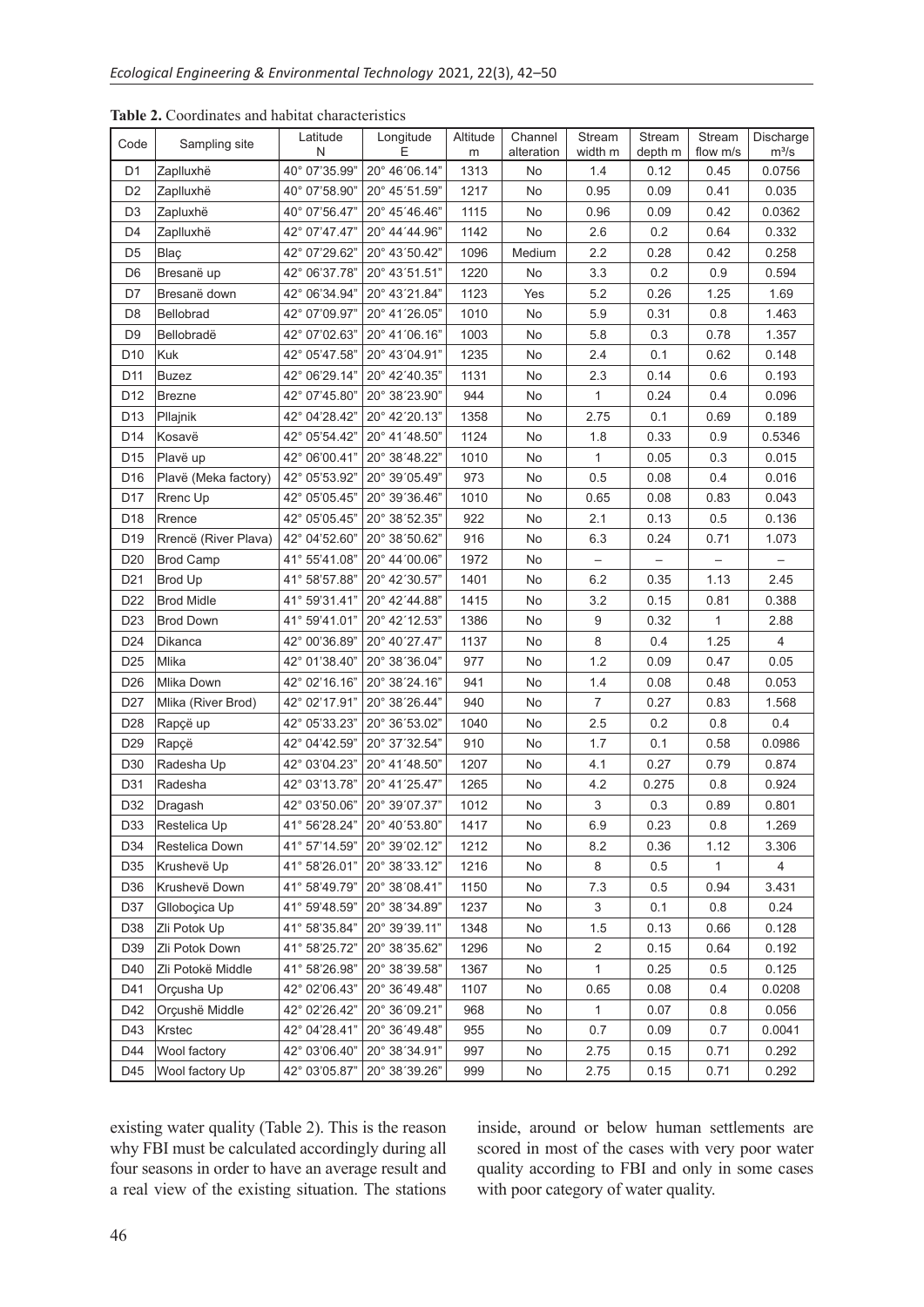The oxygen concentration values are in line with the Family Biotic Index according to the Hilhsenhoff values. The highest values of oxygen are found in the stations located upstream from villages while low values are registered inside or below the villages where the organic load is high. The pH values are within the allowed limits in the investigated stations with the exception of the station D45 close to a wool factory, where the lowest pH value of 5.2 was registered, which makes the habitat there unsuitable for normal life of living organisms. High values of pH close to 8 or more are registered in several stations belonging to Restelica River and Brod River but this seems to be natural condition in these rivers, since high values of pH are registered from the very upstream stations, where there is no significant human activity.

There are three factories operating in the Dragash Municipality: Meka Meat Factory, Milk Factory and Wool Factory. The processed water from these industries is directly discharged into the streams and rivers either through the sewage system of the area where they are located (Meka Factory and Milk Factory) or directly into the river (Wool Factory). In first two cases, it was impossible to assess the direct impact from these factories in the water quality of streams and rivers around, since their industrial water is mixed with the sewage waters from the area, while in the case of the wool factory, the impact is direct and catastrophic for river biota where their processed is discharged, and thus for water quality. During the end of May field visit, there was no sign of industrial water discharge from the wool factory into the river although two pipes, about 30 meters apart from each other, coming directly from the Factory were seen and registered. During the mid-July field visit at the same place, the authors sampled and analyzed the site in the moment when the process of industrial water discharge into the river was taking place. It was obvious that the industrial water is released into the river without any prior treatment. The water was violet in colour with pH 5.2 and there was no sign of living organisms in vicinity of the place where the water is discharged. The pH of water from the river was measured during that time in several places downstream from the factory and it was significantly lower than upstream from the factory. It is a well-known fact that this low value of pH makes it impossible for all macro-organisms in the rivers to thrive (pH) (Table 3).

The importance of freshwater (river and streams) ecosystem conservation and protection is highlighted in a number of Global and European Union conventions and resolutions and is a precondition to be met for Kosovo either in a process of EU preassociation or from the legal perspective for the areas aiming to have protected zones. Rivers and streams are the basic structure of natural water circulation and their conservation and good maintenance provides not only sustainable resources for drinkable water, but also gives an excellent perspective for tourism and good economic perspective. The research into relevant international agreements, such as the UN Convention, the SADC Protocol, Agenda 21, the Convention of Biological Diversity and the Ramsar Convention, shows that the need for integrated water resource management strategies that ensure protection of ecosystems has gained wide recognition in international Water Law and Policy.

## **CONCLUSIONS**

This study showed that the freshwater ecosystems in the Dragash Municipality are heavily polluted and impacted by human activities in their midstream and downstream segments. The main sources that deteriorate their natural ecological conditions in these segments are: discharge of all kinds of waste directly into the rivers and streams, industrial discharge into the freshwater ecosystems and the direct sewage discharge into the rivers and streams all over the municipality. This study also shows that freshwater ecosystems of the area in their upper reaches are home to very interesting and rare composition of aquatic fauna. Several species and many other potential ones which live either only in this area and nowhere in Kosovo or abroad, or their distribution elsewhere is very limited, were found. In this regard, conservation of biodiversity is an effective tool for prosperous economic and touristic development of an area especially in the case of Dragash Municipality where the sustainable future economic profile of the municipality will be heavily based on its nature and ecosystem values. This study is in line with other recent similar investigations reflecting the increased anthropogenic impact on freshwater ecosystems in Kosovo during the last decades (Dauti et al., 2007; Gashi 1993, 2006; Ibrahimi, 2007; Ibrahimi et al., 2007; Musliu et al., 2018; Shukriu 1979; Zhushi-Etemi 2005).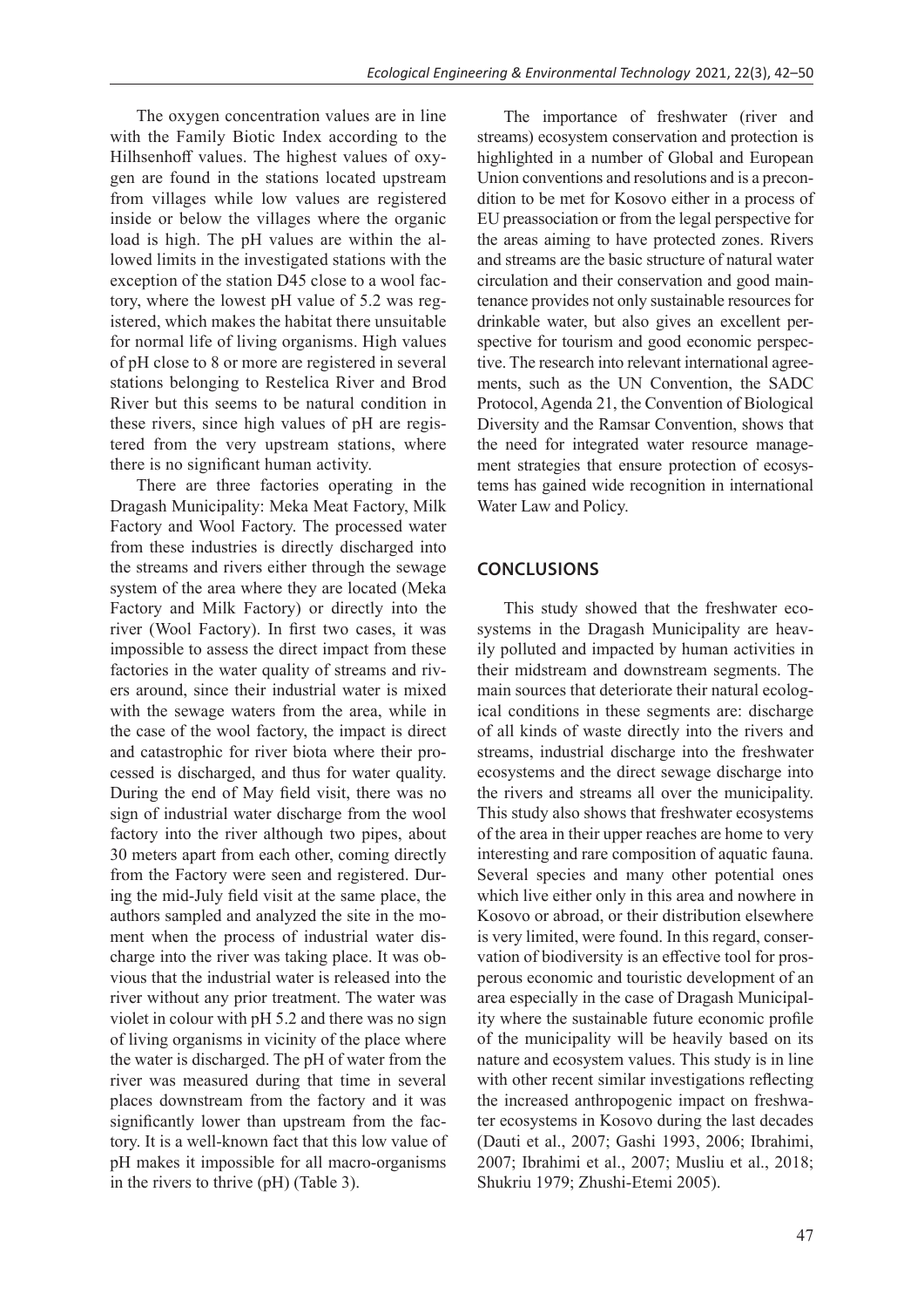| Code            | Sampling site        | Air temperature °C | Water temperature °C | pH             | $O2$ mg/l | BOD mg/l       |
|-----------------|----------------------|--------------------|----------------------|----------------|-----------|----------------|
| D <sub>1</sub>  | Zaplluxhë            | 21                 | 14                   | 7.3            | 11.4      | 4.1            |
| D <sub>2</sub>  | Zaplluxhë            | 21.5               | 13.5                 | 7.72           | 10.2      | 4.4            |
| D <sub>3</sub>  | Zapluxhë             | 21                 | 13                   | 7.62           | 11        | $\overline{4}$ |
| D <sub>4</sub>  | Zaplluxhë            | 21                 | 15                   | 7.3            | 6.4       | 8.1            |
| D <sub>5</sub>  | Blaç                 | 22                 | 14                   | 7.36           | 5.1       | 8.9            |
| D <sub>6</sub>  | Bresanë up           | 22                 | $\boldsymbol{9}$     | 7.42           | 12.3      | 4.9            |
| D7              | Bresanë down         | 21                 | 11                   | 7.5            | 6.3       | 3.7            |
| D <sub>8</sub>  | Bellobrad            | 22                 | 12                   | 7.4            | 7.8       | 11.9           |
| D <sub>9</sub>  | Bellobradë           | 22                 | 10.5                 | 7.4            | 5.1       | 9.1            |
| D <sub>10</sub> | Kuk                  | 21.5               | 10.5                 | 6.8            | 10.6      | 4.7            |
| D11             | <b>Buzez</b>         | 20                 | 11                   | 6.8            | 9.4       | 10.6           |
| D12             | <b>Brezne</b>        | 23                 | 14                   | 6.48           | 11        | 7.5            |
| D13             | Pllajnik             | 19.5               | 8.5                  | 7.05           | 12.5      | 3.3            |
| D <sub>14</sub> | Kosavë               | 19                 | $\boldsymbol{9}$     | 7.35           | 6.5       | 6.2            |
| D15             | Plavë up             | 22                 | 15                   | 7.1            | 13.1      | 3.4            |
| D <sub>16</sub> | Plavë (Meka factory) | 22                 | 15                   | 7.3            | 7.5       | 11.1           |
| D <sub>17</sub> | Rrenc Up             | 22                 | 11                   | 7.67           | 12.1      | 4.9            |
| D18             | Rrence               | 21.5               | 10.5                 | 7.3            | 10.3      | 5.1            |
| D <sub>19</sub> | Rrencë (River Plava) | 21                 | 12                   | $7.5\,$        | 6.3       | 10             |
| D <sub>20</sub> | <b>Brod Camp</b>     | $\qquad \qquad -$  |                      |                |           |                |
| D <sub>21</sub> | Brod Up              | 18                 | 8.5                  | 7.86           | 14.5      | 3.4            |
| D <sub>22</sub> | <b>Brod Midle</b>    | 18                 | $\boldsymbol{9}$     | 7.95           | 13.3      | 4.1            |
| D <sub>23</sub> | <b>Brod Down</b>     | 21                 | 10                   | 8.05           | 10.9      | 8.3            |
| D <sub>24</sub> | Dikanca              | 21                 | 10.5                 | 7.75           | 10.3      | 8.9            |
| D <sub>25</sub> | Mlika                | 19                 | 12                   | 7.5            | 12.4      | 5              |
| D <sub>26</sub> | Mlika Down           | 19                 | 11                   | 7.58           | 10.8      | 5.3            |
| D <sub>27</sub> | Mlika (River Brod)   | 19.5               | 10.5                 | 7.6            | 10.2      | 7.1            |
| D <sub>28</sub> | Rapçë up             | 19                 | 10                   | $7.5$          | 10.9      | 4.1            |
| D <sub>29</sub> | Rapçë                | 19                 | 11                   | 7.6            | 8.5       | 4.6            |
| D30             | Radesha Up           | 21                 | 8.5                  | 7.1            | 14.2      | 3.8            |
| D31             | Radesha              | 21                 | 9                    | 7.06           | 10.3      | 10.3           |
| D32             | Dragash              | 22.5               | 12                   | 6.9            | 10.1      | 5.2            |
| D33             | Restelica Up         | 17                 | 8                    | 7.89           | 13.7      | 3.1            |
| D34             | Restelica Down       | 18                 | 9                    | 8              | 6.8       | 9.9            |
| D35             | Krushevë Up          | 19                 | 11                   | 8.26           | 11.2      | 8.1            |
| D36             | Krushevë Down        | 19                 | 11.5                 | 7.84           | 9.4       | 7.3            |
| D37             | Glloboçica Up        | 20.5               | 12                   | 7.68           | 9.1       | 7.4            |
| D38             | Zli Potok Up         | 20.5               | 14                   | 7.85           | 11.8      | 5.9            |
| D39             | Zli Potok Down       | 19                 | 12                   | 8.26           | 10.1      | 4.2            |
| D40             | Zli Potokë Middle    | 20                 | 15                   | 6.96           | 11.3      | 6              |
| D41             | Orçusha Up           | 21                 | 13                   | 7.55           | 13.1      | 9              |
| D42             | Orçushë Middle       | 21                 | 14                   | 7.46           | 10.2      | 9.3            |
| D43             | Krstec               | 19                 | 14                   | 7.5            | 13.6      | 8.6            |
| D44             | Wool factory         | 22                 | 15                   | 5.2            | 5.1       | 14.9           |
| D45             | Wool factory Up      | 22                 | 15                   | $\overline{7}$ | $6.2\,$   | 12.1           |

## **Table 3.** Physico-chemical parameters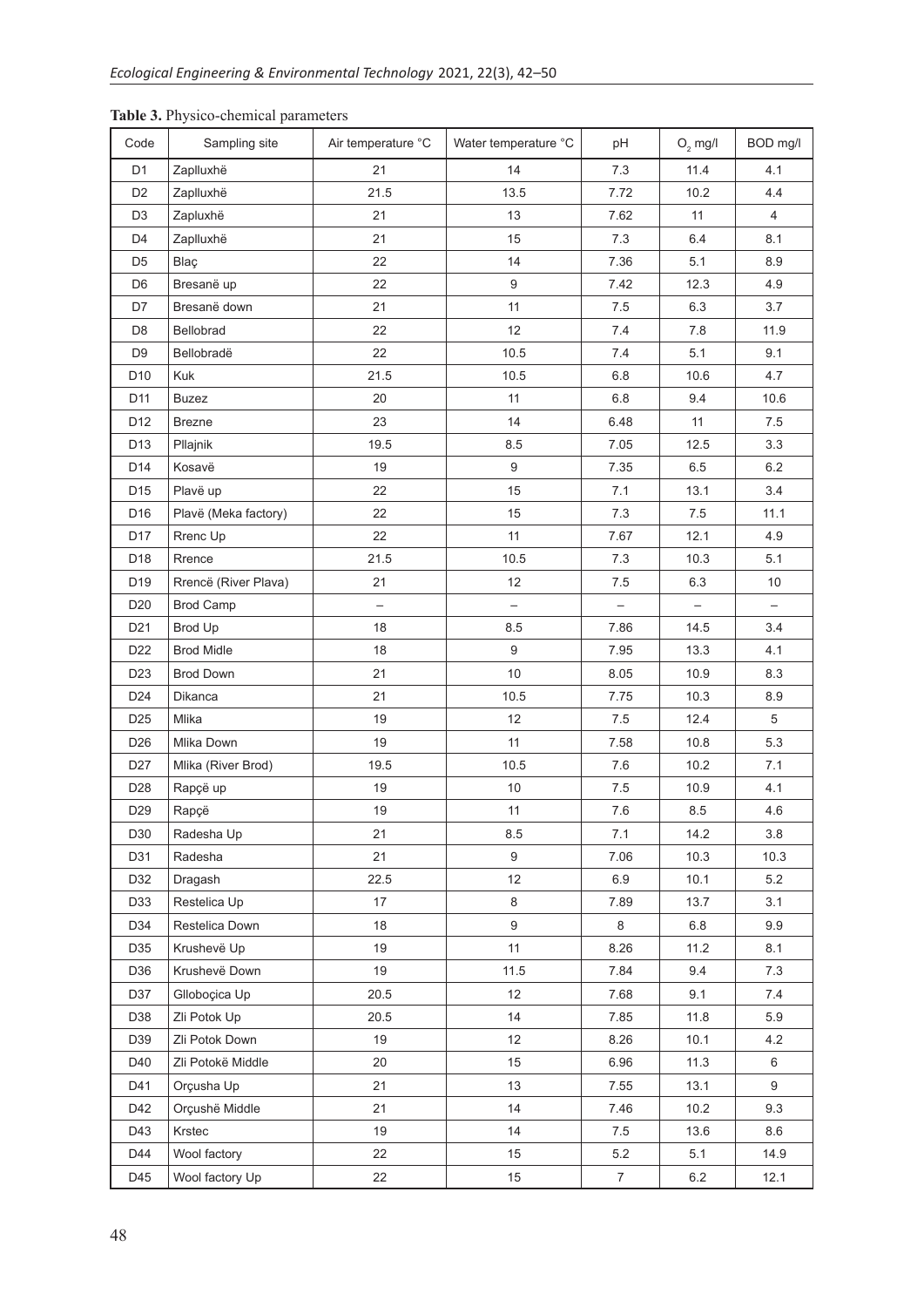| Code            | Sampling site        | <b>Bottom</b><br>substrate | <b>Bottom</b><br>stability | Habitat<br>complexity | Pool<br>quality | Bank<br>stability | Bank<br>protection | Canopy     |
|-----------------|----------------------|----------------------------|----------------------------|-----------------------|-----------------|-------------------|--------------------|------------|
| D1              | Zaplluxhë            | Optimal                    | Optimal                    | Optimal               | Poor            | Suboptimal        | Optimal            | Optimal    |
| D <sub>2</sub>  | Zaplluxhë            | Suboptimal                 | Suboptimal                 | Suboptimal            | Poor            | Suboptimal        | Suboptimal         | Optimal    |
| D3              | Zapluxhë             | Optimal                    | Optimal                    | Optimal               | Poor            | Suboptimal        | Suboptimal         | Optimal    |
| D <sub>4</sub>  | Zaplluxhë            | Suboptimal                 | Optimal                    | Suboptimal            | Marginal        | Suboptimal        | Suboptimal         | Optimal    |
| D5              | Blaç                 | Marginal                   | Suboptimal                 | Poor                  | Marginal        | Suboptimal        | Suboptimal         | Suboptimal |
| D <sub>6</sub>  | Bresanë up           | Optimal                    | Optimal                    | Optimal               | Suboptimal      | Optimal           | Optimal            | Optimal    |
| D7              | Bresanë down         | Suboptimal                 | Suboptimal                 | Marginal              | Marginal        | Optimal           | Optimal            | Suboptimal |
| D <sub>8</sub>  | <b>Bellobrad</b>     | Suboptimal                 | Suboptimal                 | Suboptimal            | Marginal        | Suboptimal        | Marginal           | Suboptimal |
| D <sub>9</sub>  | Bellobradë           | Suboptimal                 | Suboptimal                 | Suboptimal            | Marginal        | Suboptimal        | Marginal           | Suboptimal |
| D10             | Kuk                  | Optimal                    | Optimal                    | Optimal               | Marginal        | Optimal           | Optimal            | Optimal    |
| D11             | <b>Buzez</b>         | Suboptimal                 | Suboptimal                 | Suboptimal            | Poor            | Suboptimal        | Optimal            | Optimal    |
| D <sub>12</sub> | <b>Brezne</b>        | Marginal                   | Suboptimal                 | Suboptimal            | Suboptimal      | Optimal           | Optimal            | Optimal    |
| D <sub>13</sub> | Pllajnik             | Optimal                    | Optimal                    | Optimal               | Suboptimal      | Optimal           | Optimal            | Optimal    |
| D14             | Kosavë               | Suboptimal                 | Suboptimal                 | Suboptimal            | Suboptimal      | Optimal           | Suboptimal         | Suboptimal |
| D15             | Plavë up             | Suboptimal                 | Suboptimal                 | Suboptimal            | Poor            | Suboptimal        | Suboptimal         | Optimal    |
| D <sub>16</sub> | Plavë (Meka factory) | Poor                       | Marginal                   | Suboptimal            | Poor            | Suboptimal        | Suboptimal         | Suboptimal |
| D17             | Rrenc Up             | Suboptimal                 | Suboptimal                 | Suboptimal            | Suboptimal      | Suboptimal        | Suboptimal         | Suboptimal |
| D <sub>18</sub> | Rrence               | Suboptimal                 | Optimal                    | Suboptimal            | Optimal         | Optimal           | Optimal            | Optimal    |
| D <sub>19</sub> | Rrencë (River Plava) | Suboptimal                 | Suboptimal                 | Suboptimal            | Marginal        | Suboptimal        | Suboptimal         | Poor       |
| D <sub>20</sub> | <b>Brod Camp</b>     | Optimal                    | Optimal                    | Suboptimal            | Suboptimal      | Optimal           | Optimal            | Suboptimal |
| D <sub>21</sub> | Brod Up              | Optimal                    | Optimal                    | Suboptimal            | Suboptimal      | Optimal           | Suboptimal         | Poor       |
| D <sub>22</sub> | <b>Brod Midle</b>    | Suboptimal                 | Suboptimal                 | Suboptimal            | Suboptimal      | Optimal           | Optimal            | Suboptimal |
| D <sub>23</sub> | <b>Brod Down</b>     | Optimal                    | Optimal                    | Suboptimal            | Optimal         | Optimal           | Suboptimal         | Poor       |
| D <sub>24</sub> | Dikanca              | Optimal                    | Optimal                    | Optimal               | Optimal         | Optimal           | Optimal            | Suboptimal |
| D <sub>25</sub> | Mlika                | Optimal                    | Optimal                    | Suboptimal            | Suboptimal      | Optimal           | Optimal            | Suboptimal |
| D <sub>26</sub> | Mlika Down           | Suboptimal                 | Suboptimal                 | Suboptimal            | Marginal        | Optimal           | Optimal            | Suboptimal |
| D <sub>27</sub> | Mlika (River Brod)   | Suboptimal                 | Suboptimal                 | Suboptimal            | Suboptimal      | Optimal           | Optimal            | Optimal    |
| D <sub>28</sub> | Rapçë up             | Optimal                    | Optimal                    | Suboptimal            | Marginal        | Optimal           | Optimal            | Suboptimal |
| D <sub>29</sub> | Rapçë                | Suboptimal                 | Suboptimal                 | Suboptimal            | Suboptimal      | Suboptimal        | Optimal            | Marginal   |
| D30             | Radesha Up           | Optimal                    | Optimal                    | Suboptimal            | Marginal        | Optimal           | Suboptimal         | Suboptimal |
| D31             | Radesha              | Optimal                    | Optimal                    | Suboptimal            | Marginal        | Optimal           | Suboptimal         | Suboptimal |
| D32             | Dragash              | Suboptimal                 | Suboptimal                 | Suboptimal            | Suboptimal      | Optimal           | Optimal            | Optimal    |
| D33             | Restelica Up         | Optimal                    | Optimal                    | Suboptimal            | Suboptimal      | Optimal           | Optimal            | Optimal    |
| D34             | Restelica Down       | Optimal                    | Optimal                    | Suboptimal            | Suboptimal      | Optimal           | Optimal            | Suboptimal |
| D35             | Krushevë Up          | Suboptimal                 | Suboptimal                 | Suboptimal            | Suboptimal      | Optimal           | Optimal            | Suboptimal |
| D36             | Krushevë Down        | Suboptimal                 | Suboptimal                 | Suboptimal            | Suboptimal      | Optimal           | Optimal            | Suboptimal |
| D37             | Glloboçica Up        | Marginal                   | Suboptimal                 | Suboptimal            | Suboptimal      | Optimal           | Optimal            | Suboptimal |
| D38             | Zli Potok Up         | Suboptimal                 | Suboptimal                 | Marginal              | Suboptimal      | Optimal           | Optimal            | Marginal   |
| D39             | Zli Potok Down       | Optimal                    | Optimal                    | Suboptimal            | Suboptimal      | Optimal           | Optimal            | Suboptimal |
| D40             | Zli Potokë Middle    | Suboptimal                 | Optimal                    | Optimal               | Suboptimal      | Suboptimal        | Suboptimal         | Poor       |
| D41             | Orçusha Up           | Optimal                    | Optimal                    | Optimal               | Marginal        | Optimal           | Optimal            | Marginal   |
| D42             | Orçushë Middle       | Suboptimal                 | Suboptimal                 | Suboptimal            | Marginal        | Optimal           | Optimal            | Suboptimal |
| D43             | Krstec               | Optimal                    | Optimal                    | Suboptimal            | Suboptimal      | Optimal           | Optimal            | Suboptimal |
| D44             | Wool factory         | Suboptimal                 | Suboptimal                 | Marginal              | Suboptimal      | Suboptimal        | Suboptimal         | Suboptimal |
| D45             | Wool factory Up      | Suboptimal                 | Suboptimal                 | Marginal              | Suboptimal      | Suboptimal        | Suboptimal         | Suboptimal |

**Table 4.** Physical habitat assessment parameters